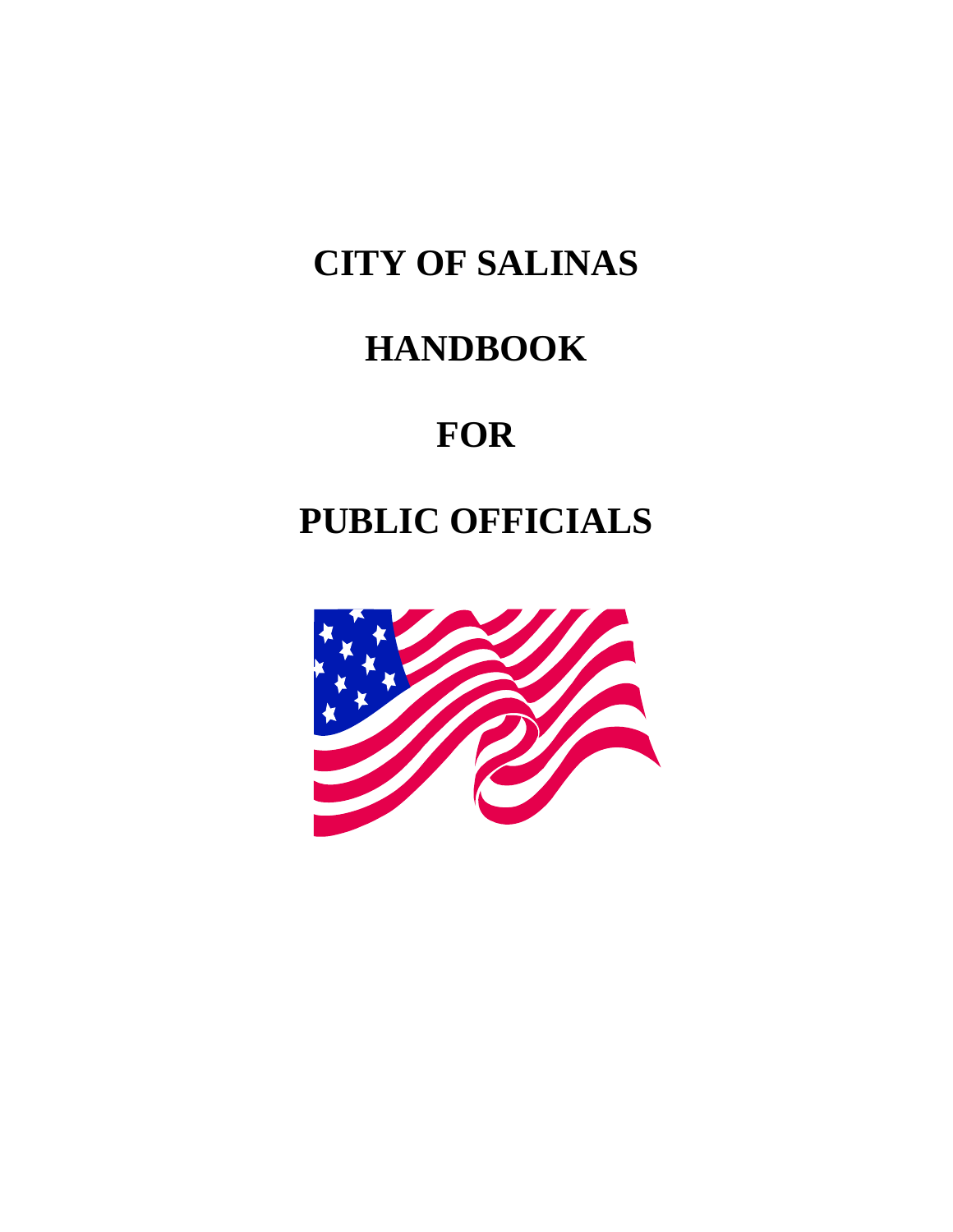### **TABLE OF CONTENTS**

| SECTION 1. THE GROWING COMMUNITY OF SALINAS4            |  |
|---------------------------------------------------------|--|
|                                                         |  |
|                                                         |  |
|                                                         |  |
| SECTION 5. PUBLIC OFFICIALS' GENERAL RESPONSIBILITIES15 |  |
|                                                         |  |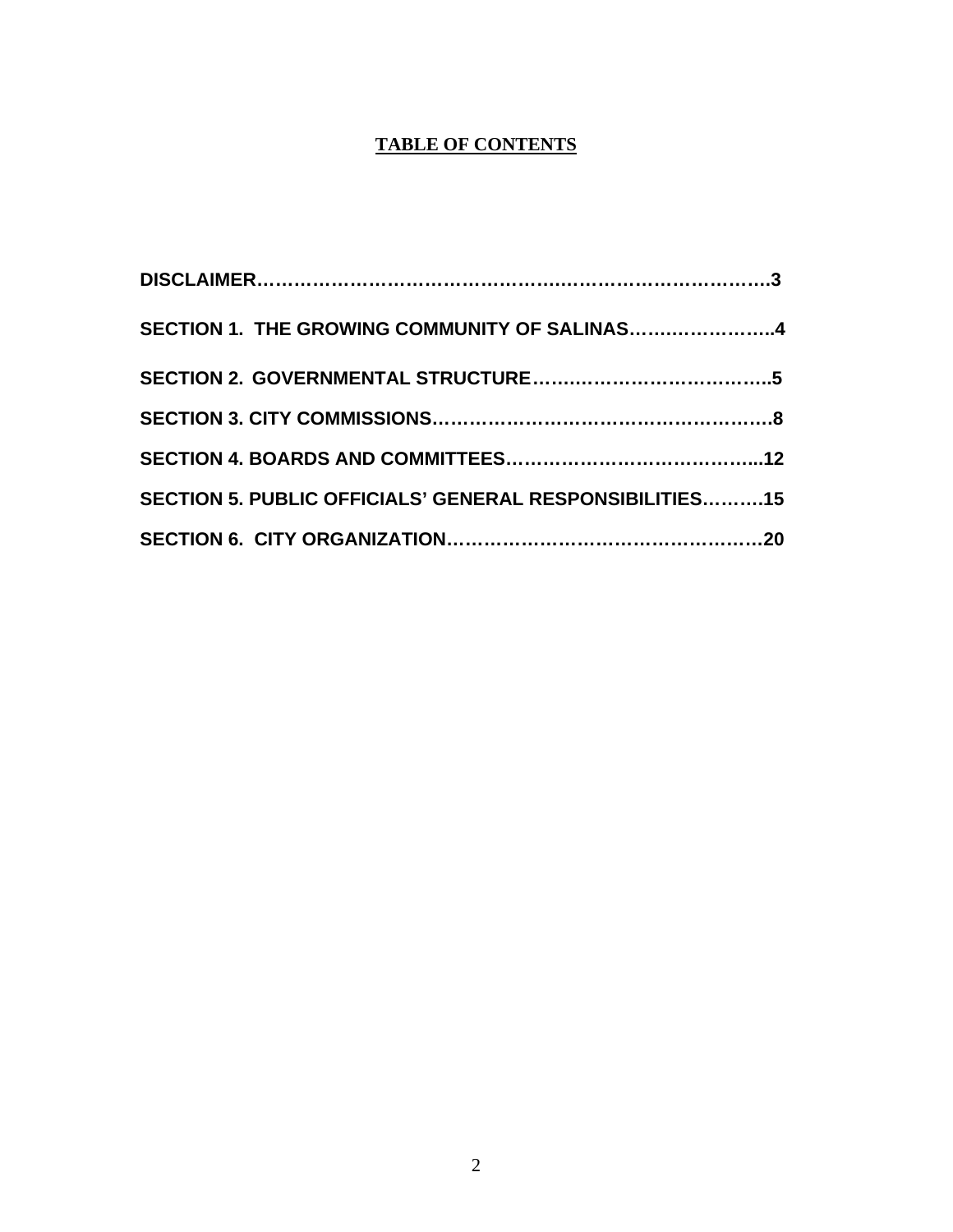# **DISCLAIMER**

This handbook is offered as a guide for public officials. However, it is not all inclusive nor is it intended to supercede any federal, State, or local laws. It is the individual's responsibility to ensure compliance with all applicable laws in regard to carrying out their duties as a public official.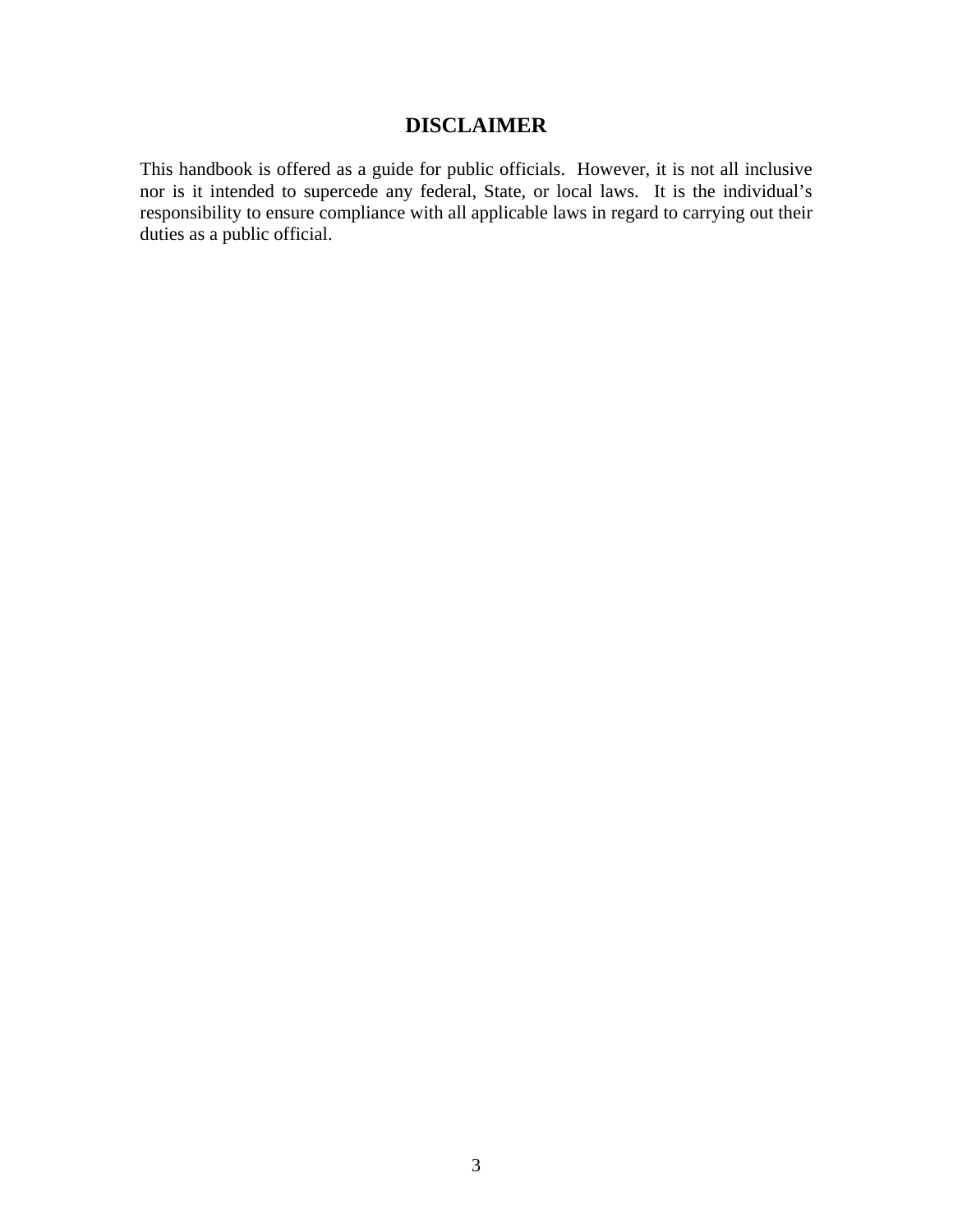

# **SECTION 1.**

# **THE GROWING COMMUNITY OF SALINAS**

Salinas is situated with California's central coast area, approximately one hundred miles southeast of San Francisco and ten miles east of the Pacific Ocean. The City occupies approximately nineteen square miles, near the mouth of the agriculturally rich Salinas Valley, known as the "salad bowl of the world." It is the home of the California Rodeo and the birthplace of Nobel/Pulitzer Prize winning novelist John Steinbeck.

Elias Howe founded Salinas in 1856 when he decided to build a tavern on the crossroads of Main and Market Streets. The crossroad was the center of east-west traffic from Monterey to Hollister and on the main north-south travel route – one of the main factors in the location of the southern Pacific railroad in Salinas in 1868. This made Salinas the commercial center of Monterey County, and in 1872 the County seat was moved to Salinas.

On September 17, 1872, 112 of the 150 qualified voters signed a petition to incorporate the town as "Salinas City." The Governor signed the "Act to Incorporate Salinas City" on March 4, 1874 and Isaac Julian Harvey became the first Mayor. In 1919, a Charter amendment deleted the word "City" and the official name became "Salinas." A Charter amendment approved by voters in 1979 changed the City's name to "City of Salinas." Salinas means salt marshes in Spanish, and the City was named for a nearby river where these marshes abound. The City seal contains the impression of a rising sun over mountains with row crops in the foreground. The City colors are green and gold. Both the City seal and the City colors reflect the "green gold" of the agricultural industry in this area.

Salinas' population has grown from 13,917 in 1950 to over 150,000 today. Salinas' culture diversity is reflected in its rich ethnic and cultural make up. Providing adequate facilities and services for this growing population is one of the primary responsibilities of elected and appointed officials to assure that our City remains a viable, desirable community in which to live and prosper, both now and in the future.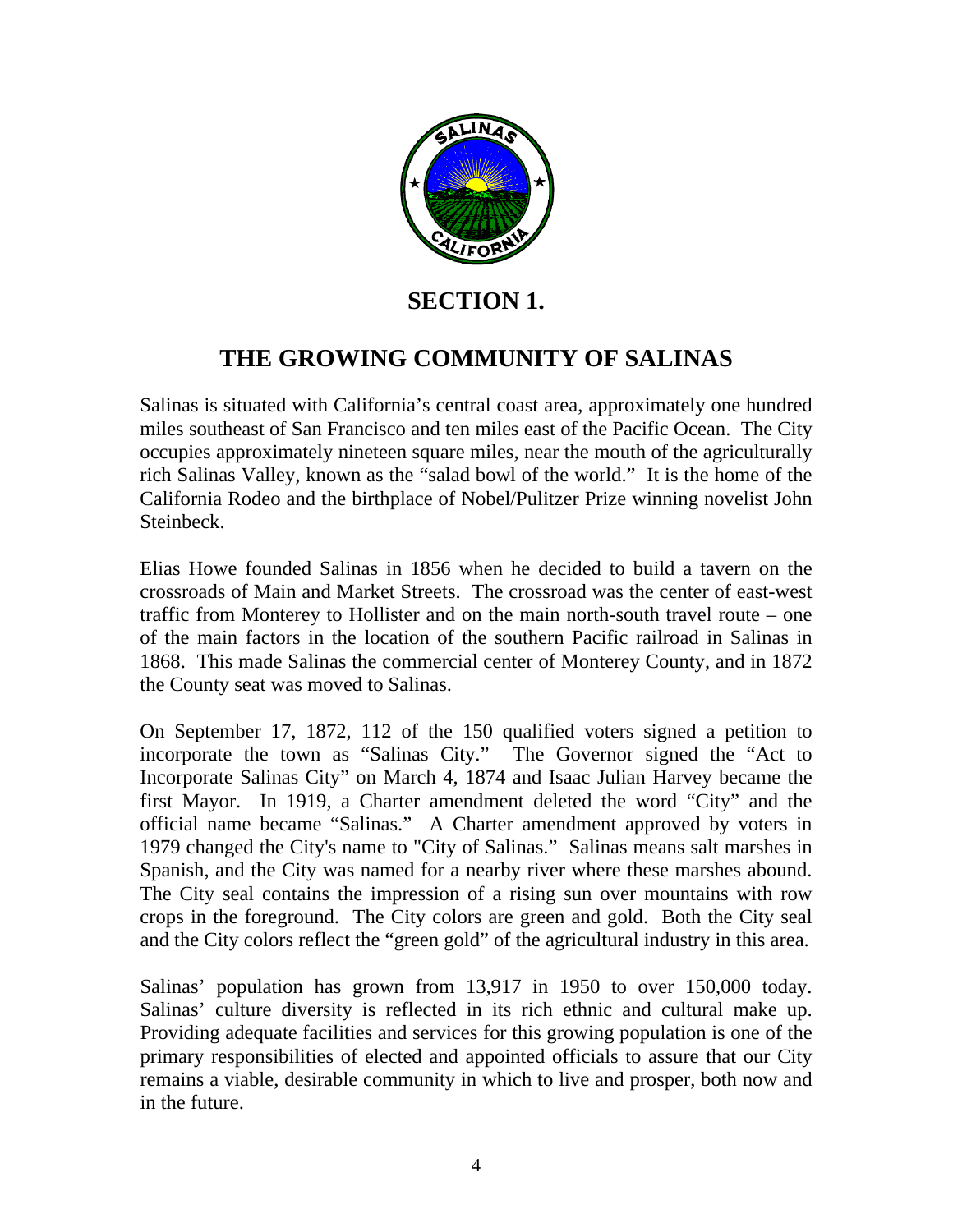# **SECTION 2 GOVERNMENTAL STRUCTURE**

# **THE CITY CHARTER AND THE CITY CODE**

As a charter city, Salinas has supreme authority in the area of municipal affairs subject to constitutional limitations and State laws relating to matters of statewide concern. The Charter may only be amended by Salinas' voters.

In 1967, the City Council authorized the codification of all Ordinances of a general and permanent nature into the City Code. The City Code may be viewed on the City's website at [www.ci.salinas.ca.us](http://www.ci.salinas.ca.us/)

# **THE CITY COUNCIL**

Salinas has the Council-Manager form of government. The City Council is composed of seven members, including the Mayor, who is elected at large, and six Councilmembers elected by District. While Councilmembers are elected by district, they represent the City as a whole and consider the interests of the entire community when weighing their decisions.

The Mayor serves a two-year term and Councilmembers serve four-year terms. Regular City elections coincide with the State general election in November of even numbered years. Any citizen shall be eligible to hold the office of Mayor or Councilmember provided that they are qualified electors on the date of filing of nomination papers and have been a resident of the district for which they are running at least twenty-eight days preceding the opening date of the filing of nomination papers. The incumbent shall forfeit office upon ceasing to reside within the district.

The City Council enacts local laws and establishes policy to promote the community's interests. The Mayor presides at all meetings of the Council and signs ordinances, resolutions, and contracts. The Mayor has a voice and vote in all proceedings, but has no veto power. The Mayor appoints one of the Councilmembers to serve as Mayor Pro Tem in his/her absence.

The Mayor and Councilmembers in Salinas are not full-time officials, and incumbents frequently are employed or own businesses. Councilmembers devote a great amount of time to office preparing for and attending Council, subcommittee, regional and intergovernmental meetings, and community events. Responsibilities require the Councilmember's attention during regular business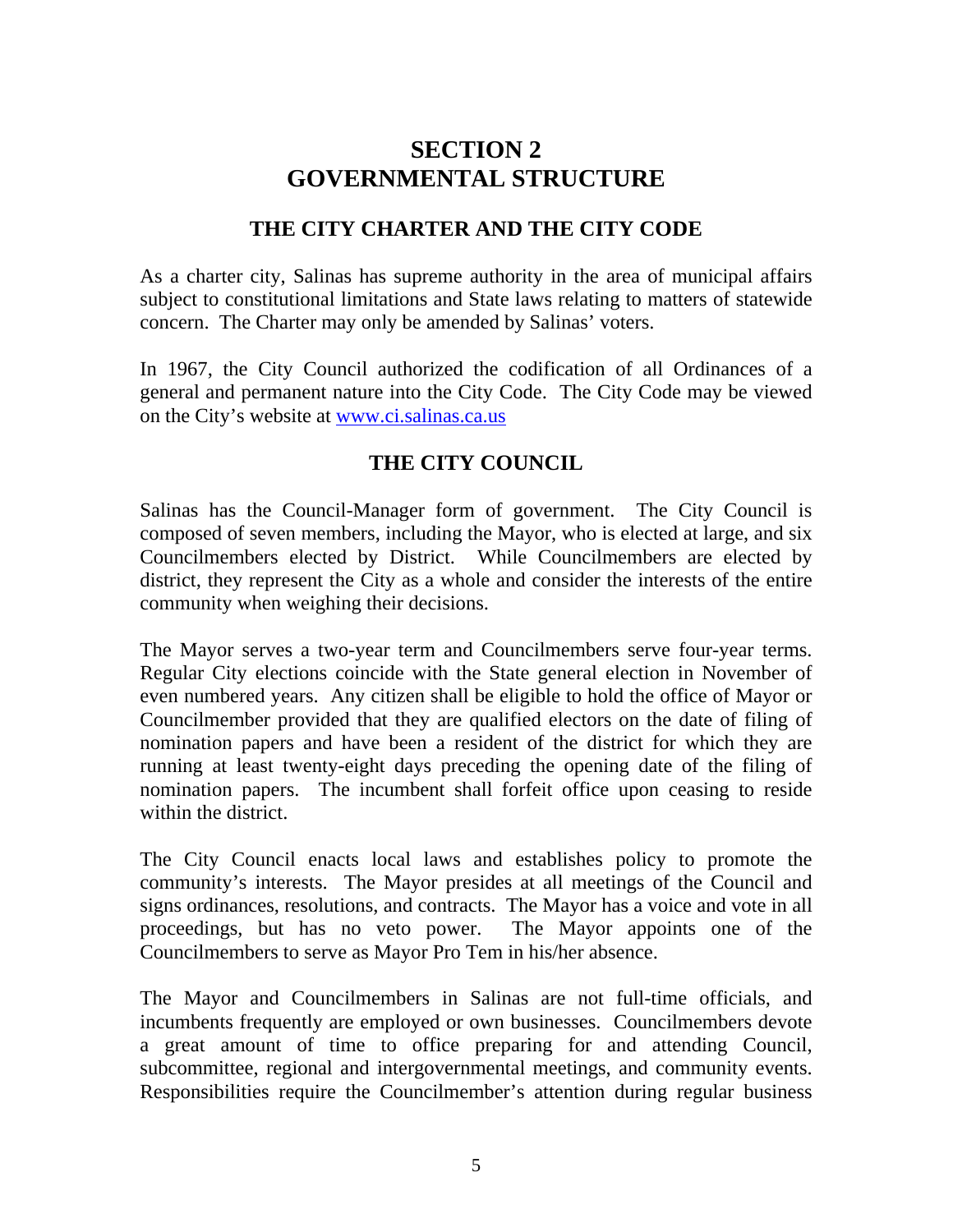hours, evenings, and weekends, and Councilmembers must also be accessible to constituents.

# **COUNCIL MEETINGS**

Chapter 2, Article I of the City Code outlines the rules of procedure for City Council meetings. The Brown Act is codified in the California Government Code, Sections 54950, et seq.

The City Council adopts a meeting schedule at the beginning of each calendar year, which is subject to change. With some exceptions, the Council generally meets on the first three Tuesdays of each month in the Council Rotunda at 200 Lincoln Avenue. The meeting agenda is posted in the Rotunda and City Clerk's Office on the Thursday before the meeting, at which time staff reports are provided to the City Council. Meetings generally convene at 4 p.m. and may recess for dinner. The meeting may reconvene at 7:30 p.m. if there are numerous items or items of special interest.

Minutes of meetings are usually available in the City Clerk's Office by Thursday following the meeting. Minutes reflect the actions taken by the City Council and a summary of discussion. The minutes are not verbatim; however, audiotapes of the meetings are available. Additionally, the Monterey County Office of Education televises segments of the meetings.

# **COUNCIL LEGISLATIVE ACTIONS**

The Council exercises its legislative powers and acts upon administrative matters by adopting Ordinances, Resolutions, or Minute Orders.

Ordinances are used to establish local laws and regulations enforceable within the limits of the City's boundaries such as zoning. With some exception, Ordinances generally are not adopted for at least five days after introduction, and go into effect thirty days after adoption. Ordinances may be subject to the referendum power of the people. State law and the City Code require that certain actions of the Council, such as zoning code amendments, require duly noticed, formal public hearings. Ordinances may be amended or rescinded only by the adoption of another ordinance, or by referendum or initiative.

Resolutions customarily are adopted to authorize the execution of contracts, to approve public works specifications and to authorize bids, and in similar administrative functions where separate written documentation of an action is desirable or mandated by law. Salinas also uses a Consent Resolution authorizing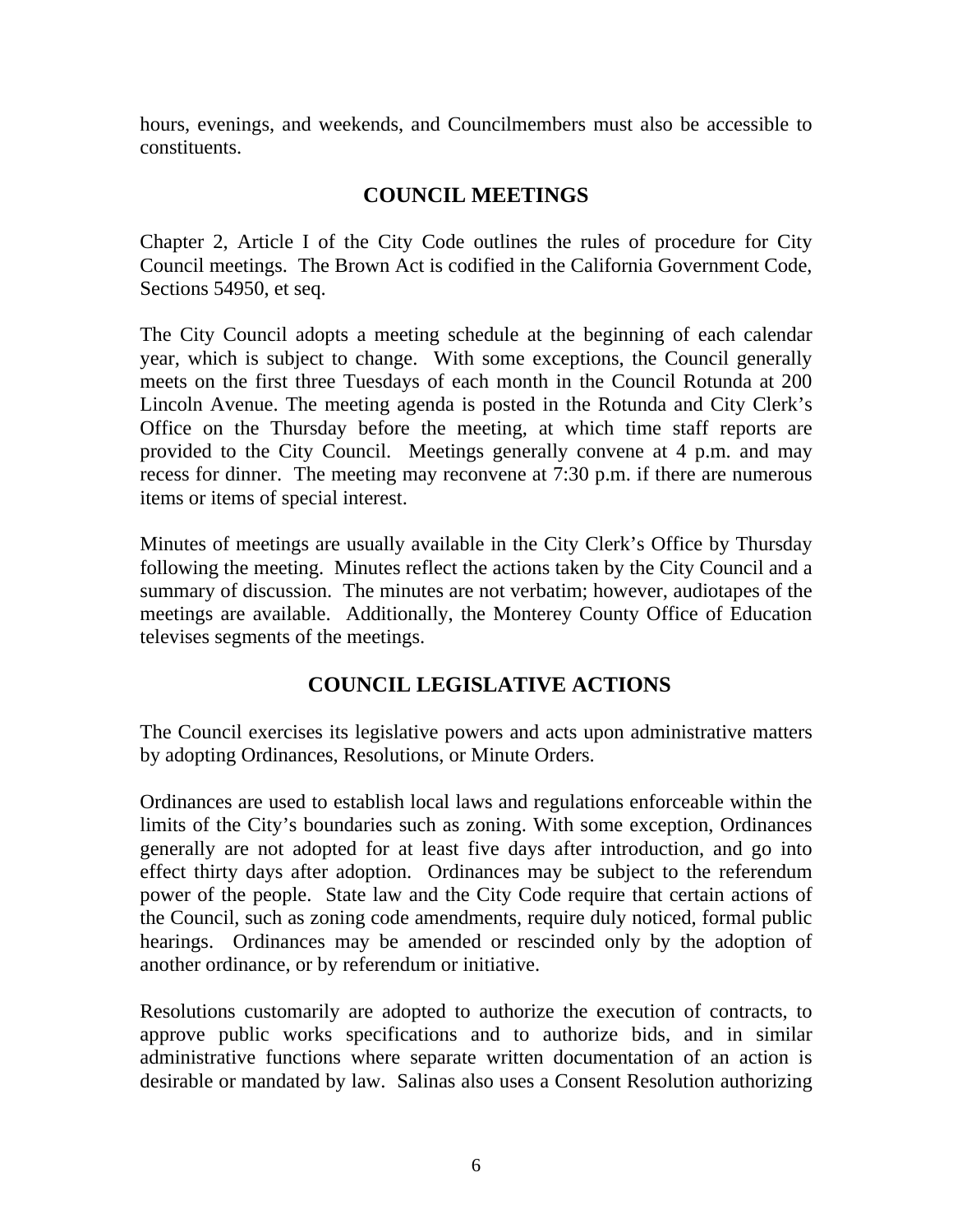actions on routine items by one motion. Actions not requiring an Ordinance or Resolution may be approved by minute order of the Council

# **SALINAS REDEVELOPMENT AGENCY**

In 1960, the Salinas City Council established the Salinas Urban Renew Agency for the purpose of participating in redevelopment programs as authorized by the State of California Health and Safety Code. In 1981, the City Council changed the name of the Urban Renewal Agency to the Salinas Redevelopment Agency to more precisely reflect the activities in connection with downtown and East Salinas revitalization and neighborhood improvement programs. The City Council sits as the governing body of the Agency.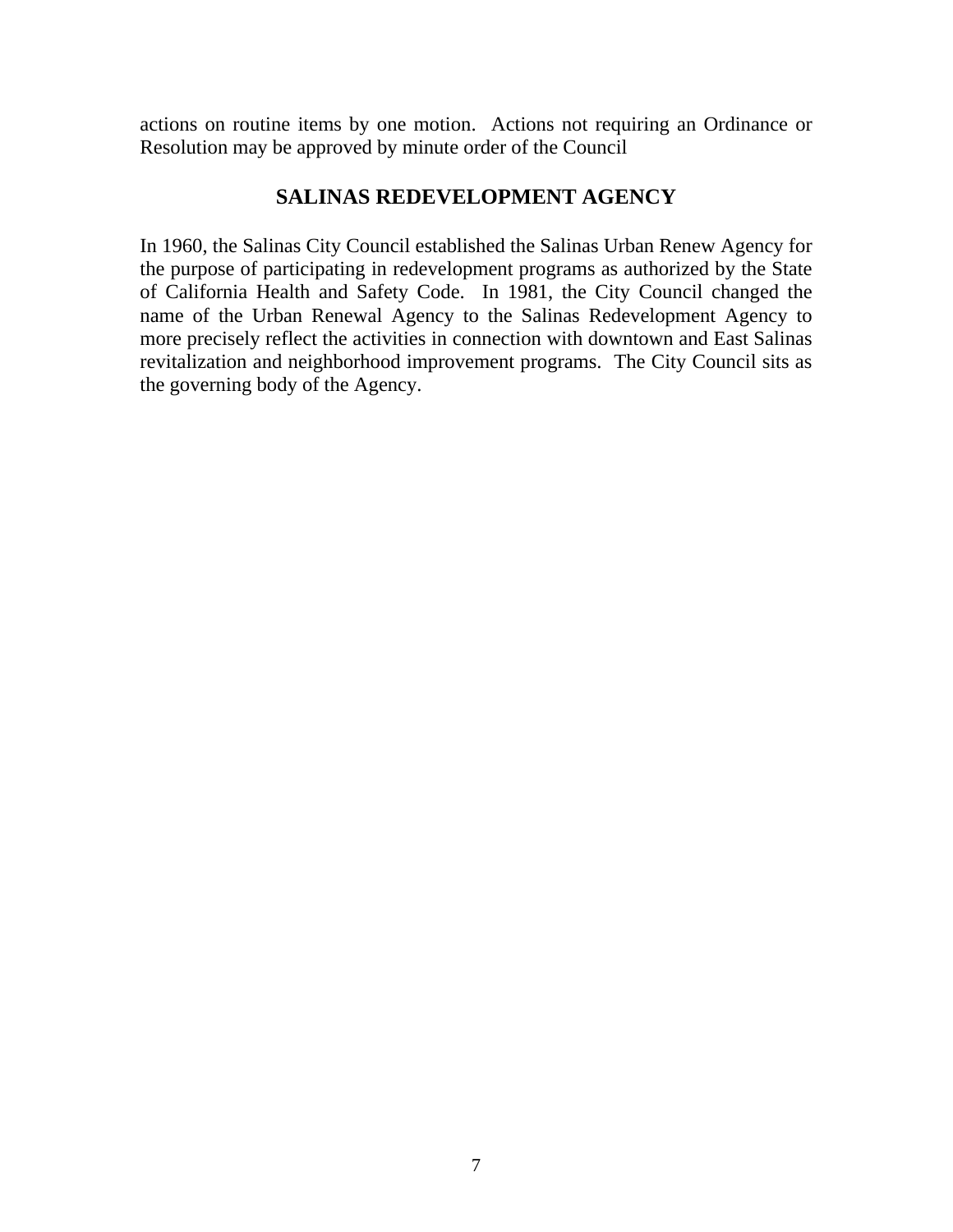# **SECTION 3**

# **CITY COMMISSIONS**

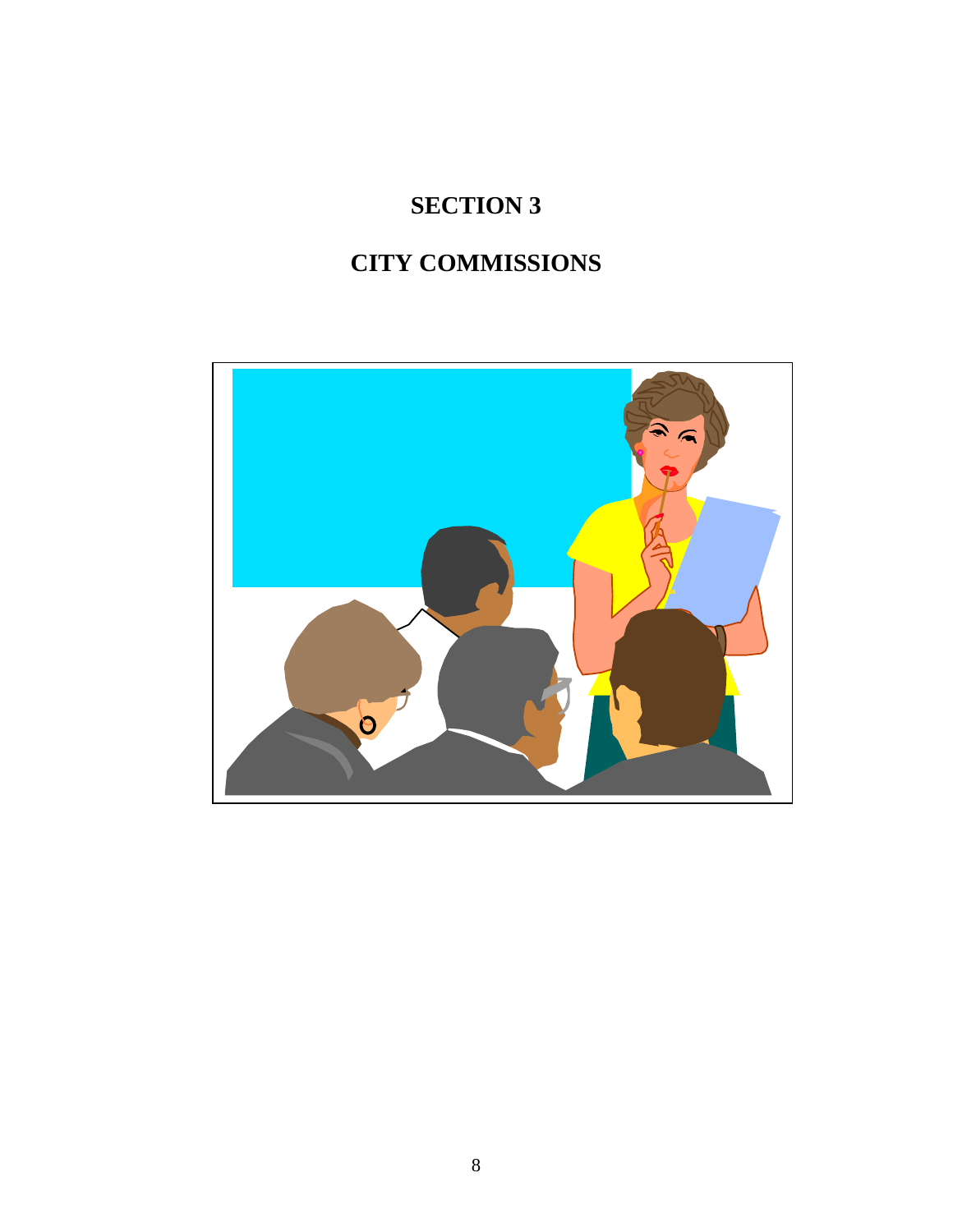### **COMMISSIONS GENERALLY**

Commissions are established by ordinance. Currently, there are six Commissions:

- **Airport Commission**
- **Library Commission**
- **Planning Commission**
- **Recreation-Park Commission**
- **Traffic and Transportation Commission**
- **Youth Commission**

The Mayor and each of the six City Councilmembers appoint representatives from the City at large to each Commission. All Commissioners except Youth Commissioners must be eligible to vote in Salinas' municipal elections at the time of their appointment and continuously during their term of office. A Commissioner who has moved residence from the City shall be considered to have resigned from office. Commissioners serve until successors are appointed, unless removed sooner by action of the Council or unless they have moved from the City.

While Commissioners may be appointed by individual Councilmembers, they serve the entire community and must consequently consider the best interests of the City as a whole when voting on an item.

# **ORGANIZATION AND CONDUCT OF MEETINGS**

Each Commission shall, at its first meeting following July first, select by affirmative vote of the entire membership a chair who shall serve for not more than two consecutive terms. In the same manner, each Commission shall select a Vice Chair to preside in the absence of the Chair. The time and place of meetings, and the procedure for the conduct of business shall be determined by each Commission subject to approval of the City Council. The number of members necessary to constitute a quorum for the transaction of business shall be established by majority vote of each Commission provided that the number so established shall not be less than a majority of each Commission's entire membership.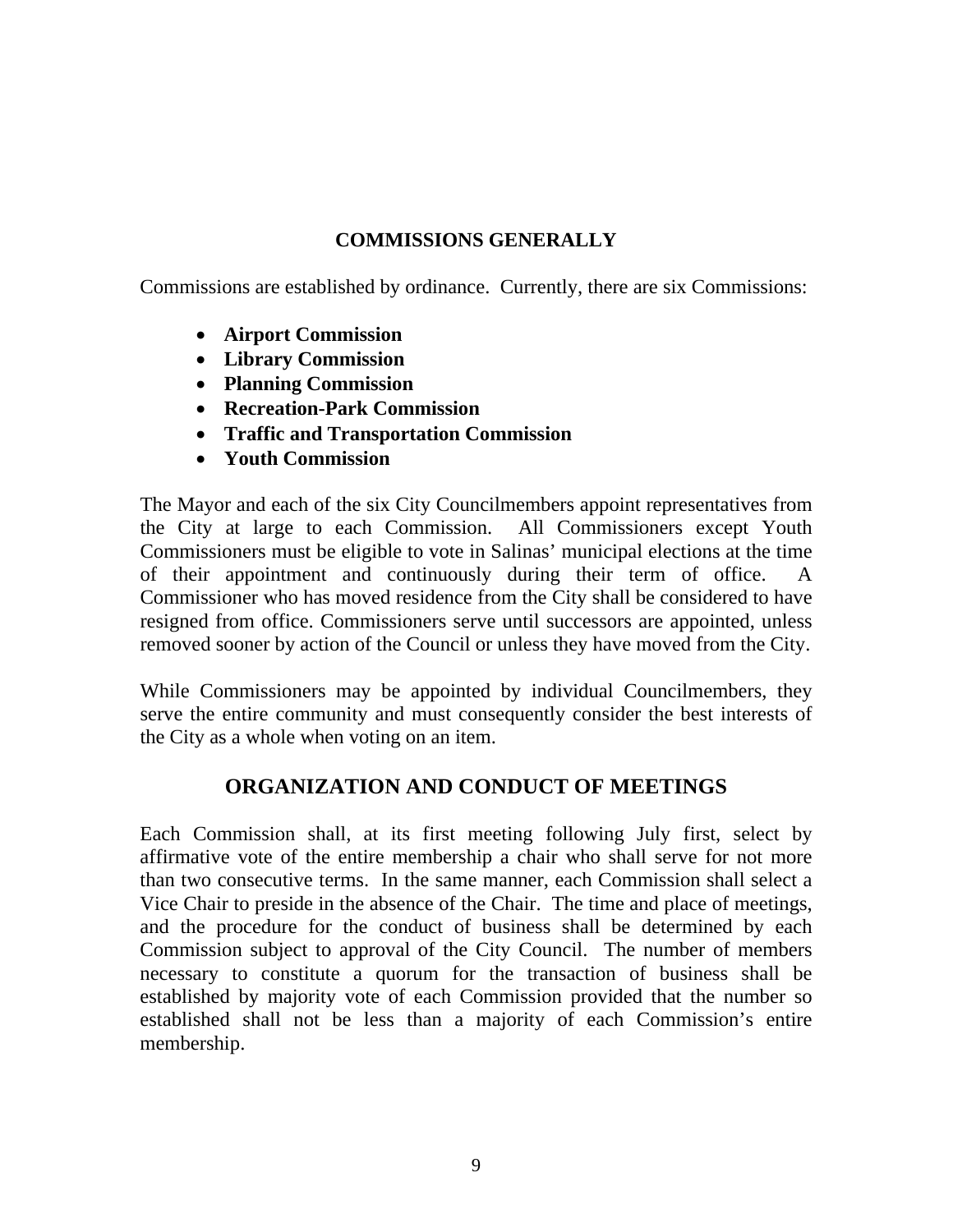Commission meetings are subject to the State open meeting law requirements. Agendas and copies of background reports are forwarded to Commissioners prior to each meeting.

# **COMMISSION DUTIES**

Commissions advise and make recommendations to the City Council. Subject to appeal to the City Council, the Planning Commission has the authority to approve, modify, or disapprove Conditional Use Permits and zoning variances as specified in the City's Zoning Code.

Commission responsibilities are outlined in Chapter 2 of the City, as outlined below:

#### ¾ **Airport Commission**

The Airport Commission studies and makes recommendations to the City Council on all matters relating to the technical operation, sale, lease, rental, improvement, development and beautification of the Airport's facilities and buildings. The Airport Commission generally meets the fourth Thursday of the month at 7 p.m..

#### ¾ **Library Commission**

The Library Commission studies and makes recommendations to the City Council regarding administrative rules and regulations governing the operations and use of the Salinas Public Library facilities. The Library Commission generally meets the second Thursday of each month at 6 p.m..

#### ¾ **Planning Commission**

The Planning Commission promotes and ensures the comprehensive and adequate planning of the City. The Commission approves, conditionally approves, or disapproves applications for Conditional Use Permits or Zoning variances that do not meet the criteria for consideration by the Community Development Director. The Planning Commission makes recommendations regarding the approval or disapproval of Subdivision Maps, and land use and zoning plans. The Planning Commission generally meets the first and third Wednesdays of each month at 3:30 p.m..

#### ¾ **Recreation-Park Commission**

The Recreation-Park Commission studies and makes recommendations to the Council on all matters relating to the sale, lease, rental, operation, improvement, development and beautification of any and all parks and park buildings and facilities owned or controlled by the City. The Commission advises the City Council and City Manager on the promotion and planning of a comprehensive and adequate recreation-park program for the City. The Recreation-Park Commission generally meets the second Wednesday of each month at 7 p.m..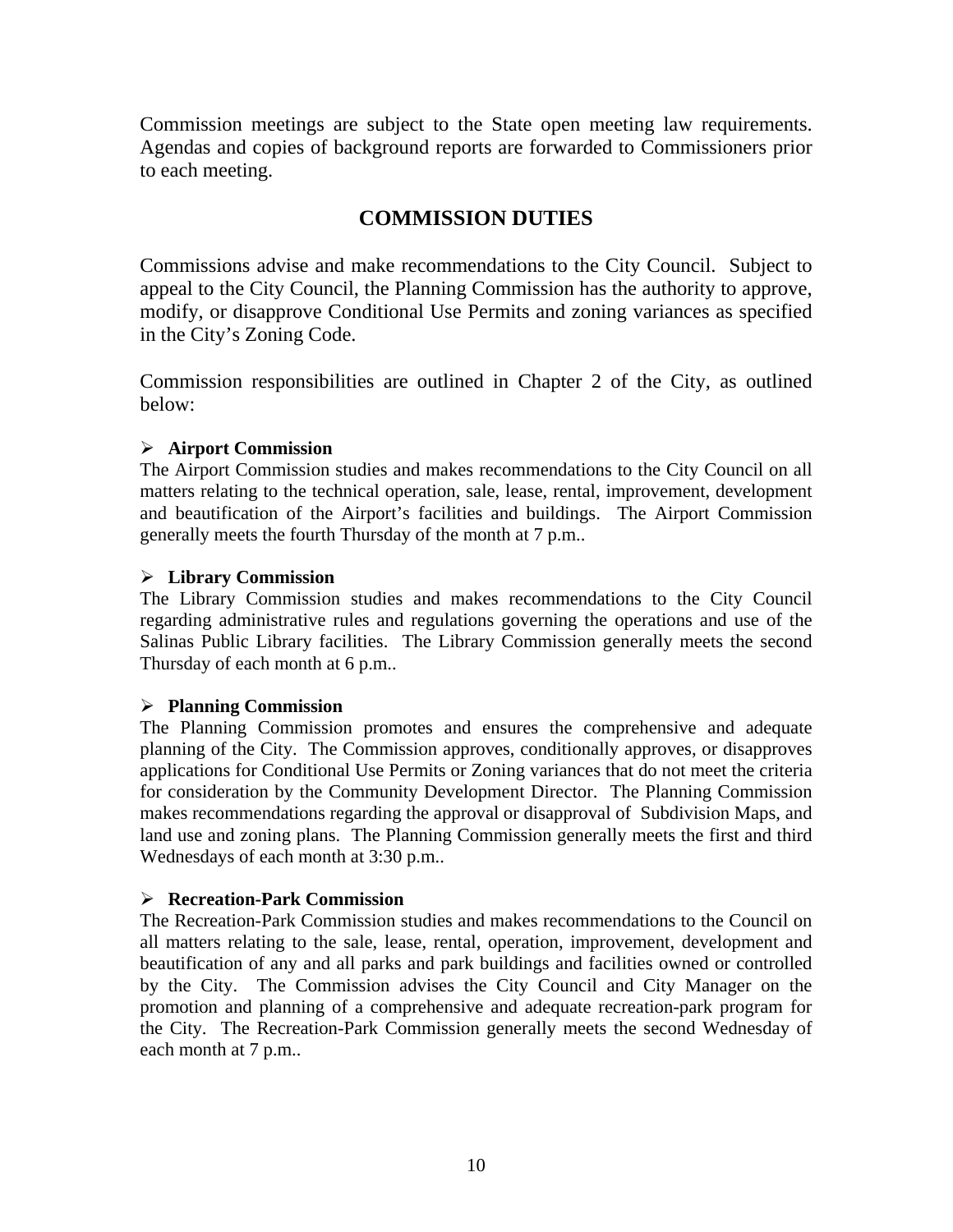#### ¾ **Traffic and Transportation Commission**

The Traffic and Transportation Commission makes recommendations regarding improvements to traffic flow and safety on City streets, and locations of traffic control devices, speed zones, and traffic islands. The Commission advises on the safe use of public streets, crosswalks, sidewalks, alleys, parking lots, and curb parking. The Commission studies and makes recommendations regarding municipal transportation systems. The Traffic and Transportation Commission generally meets on the second Thursday of each month at 7 p.m..

#### ¾ **Youth Commission**

The Youth Commission is comprised of twenty-eight students between thirteen and eighteen years of age. The Commission advises the City Council on recreational activities and issues affecting youth. The Commission generally meets on the second and fourth Mondays of each month at 6:30 p.m..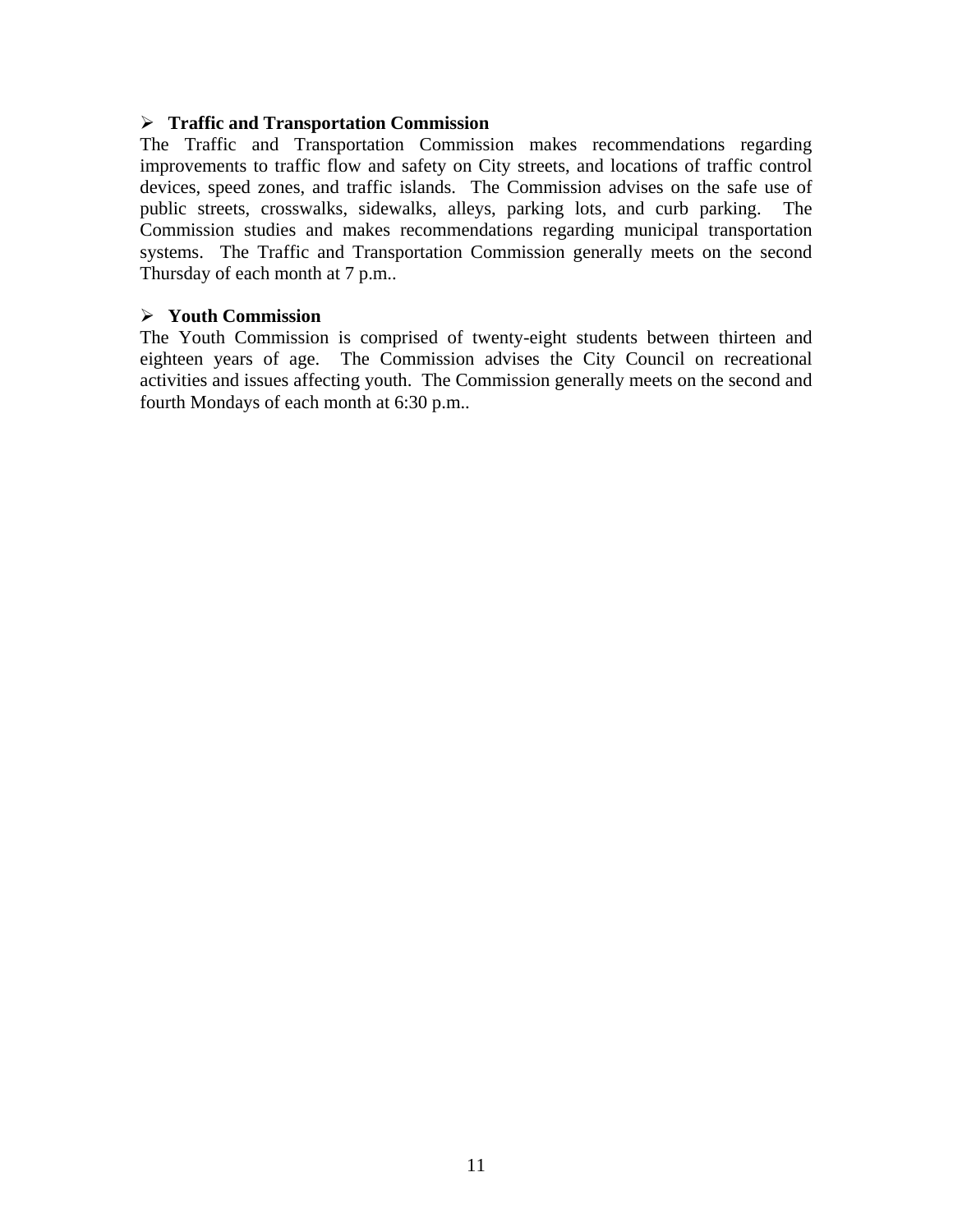# **SECTION 4**

# **BOARDS AND COMMITTEES**



Standing Boards and Committees are established by Resolution or other action of the City Council. Boards and Committees currently include:

- **Animal Shelter Committee**
- **Board of Appeals**
- **Design Review Board**
- **Grievance Board**
- **Measure V Budget Oversight Committee**
- **Police Community Advisory Committee**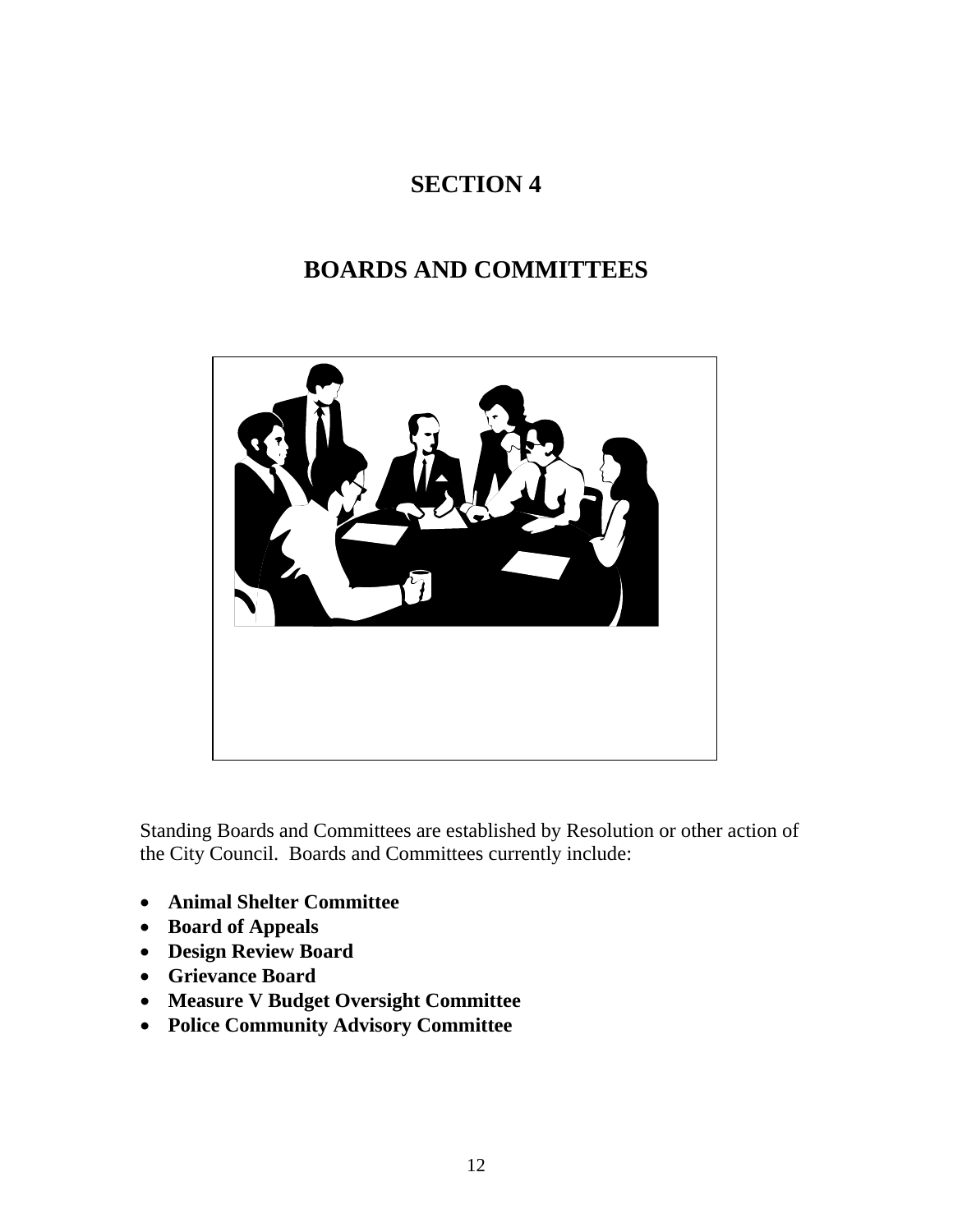### **COMMITTEE AND BOARDS**

#### ¾ **Animal Shelter Committee**

The Animal Shelter Committee assists in developing public information regarding companion animals, updating city animal ordinances, and enhancing community outreach and education. Additionally, the Committee will consider the creation of a non-profit organization to work in partnership with the City's Animal Shelter. Committee meetings are held on the fourth Wednesday of each month beginning at 6:30 p.m. at the Animal Shelter. Appointees must reside within Salinas' city limits.

#### ¾ **Design Review Board**

The Design Review Board promotes development in the Central City Redevelopment Project Area and ensures harmony with Salinas' unique character. Members represent various professional skills or segments of the community. The Board is comprised of:

- 2 licensed architects
- 1 allied professional (landscape architect, building designer, graduate architect, or interior designer)
- 1 Planning Commissioner
- 1 licensed building contractor
- 2 business community members
- 1 member from the community at large
- 1 member of the Oldtown Salinas Association
- 1 member of the Salinas United Business Association

The Design Review Board meets on call. Board members serve a six-year term. Members are exempt from residence requirements. However, they should be involved in Salinas through their business or employment.

#### ¾ **Board of Appeals**

The Board of Appeals determines the suitability of alternate building materials and methods of construction and provides reasonable interpretations of the provisions of building codes. The Board meets on call. Board members serve indefinite terms. Members are exempt from residency requirements. However, they should be involved in Salinas through their business or employment. Board members serve indefinite terms.

#### ¾ **Grievance Board**

The Grievance Board serves as a fair and impartial hearing body for City employees' grievances and disciplinary actions.

The Grievance Board is comprised of one regular member and one alternate member appointed directly by the City Council; one regular member recommended for appointment by the employee associations or as specified in the Memoranda of Understanding with the employee organizations; and one regular member recommended by the other two regular members. The Board meets on call, and Board members must be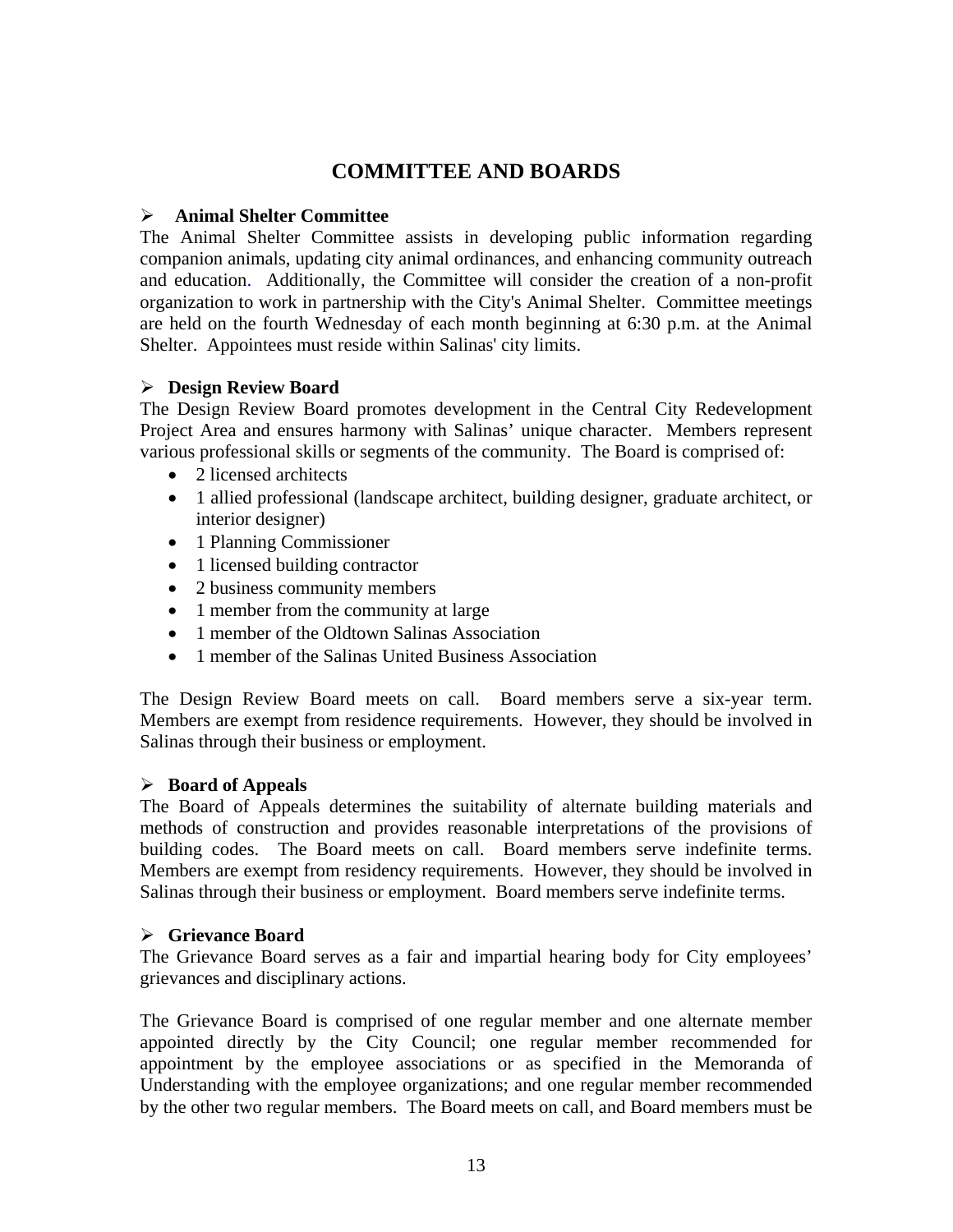available to meet during regular business hours. While the Grievance Board is convened on an irregular basis, Board members are at times called on to consider matters that may be heard over one or more days. Board members serve one five-year term and must be qualified Salinas electors.

#### ¾ **Redevelopment Committee**

The Redevelopment Committee's responsibilities include advising the City Council on whether to extend and/or expand the existing Redevelopment Project areas and/or create new project areas. It is anticipated that the Committee will meet twice monthly and conclude its work by 2013. The Committee includes 11 community members representing residents, businesses, property owners, school districts, faith-based community, and non-profit organizations.

#### ¾ **Historic Resources Board**

The seven-member Salinas Historic Resources Board will identify, protect, preserve, and restore Salinas' historic sites and cultural heritage assets and transform them into future attractions for visitors and tourists. The Board's responsibilities include advising the City Council on designation, alteration, construction, demolition and/or removal of "Historic Resources."

#### ¾ **Measure V Budget Oversight Committee**

The Mayor and City Council shall each annually appoint one member of the public to serve on the oversight committee for the revenue that the City receives from the half-cent Transaction and Use Tax that was approved by Salinas' voters on November 8, 2005. The Committee shall prepare an annual report making recommendations on the use of the revenue received. The Committee typically meets on Mondays at 4 p.m. at City Hall in accordance with meeting dates established as needed.

#### ¾ **Police Community Advisory Committee**

The Police Community Advisory Committee reviews and makes recommendations on Police Department policies, procedures, enforcement, and community relation strategies. The Committee also discusses problems and strategies for appropriate enforcement in specific neighborhoods. The Mayor and City Councilmembers each appoint two representatives to the Committee. Applicants must be Salinas qualified electors, and appointees serve until successors are appointed. The Committee meets on the last Wednesday of each month at 6 p.m. excluding November and December.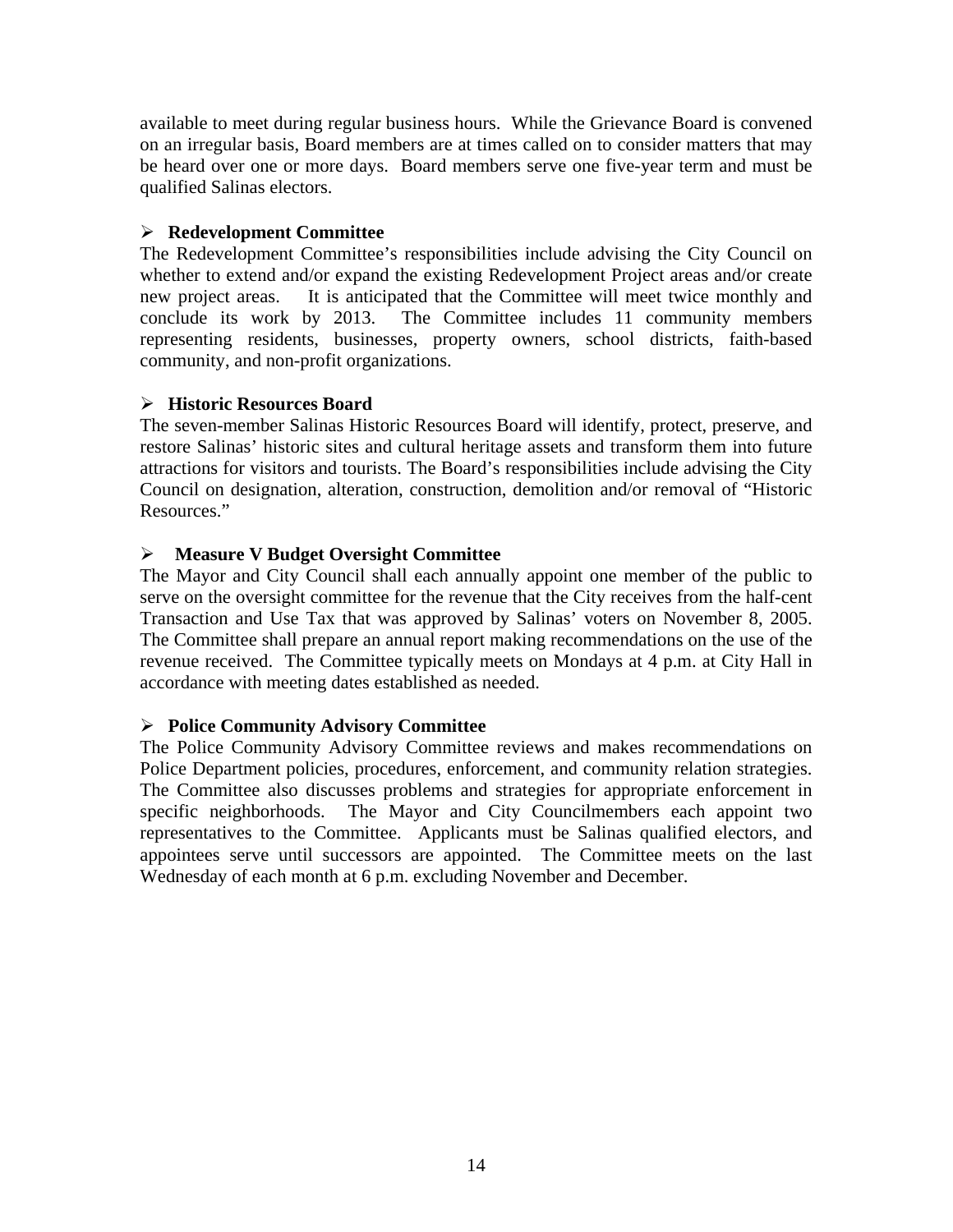

# **SECTION 5**

# **PUBLIC OFFICIALS'**

# **GENERAL RESPONSIBILITIES**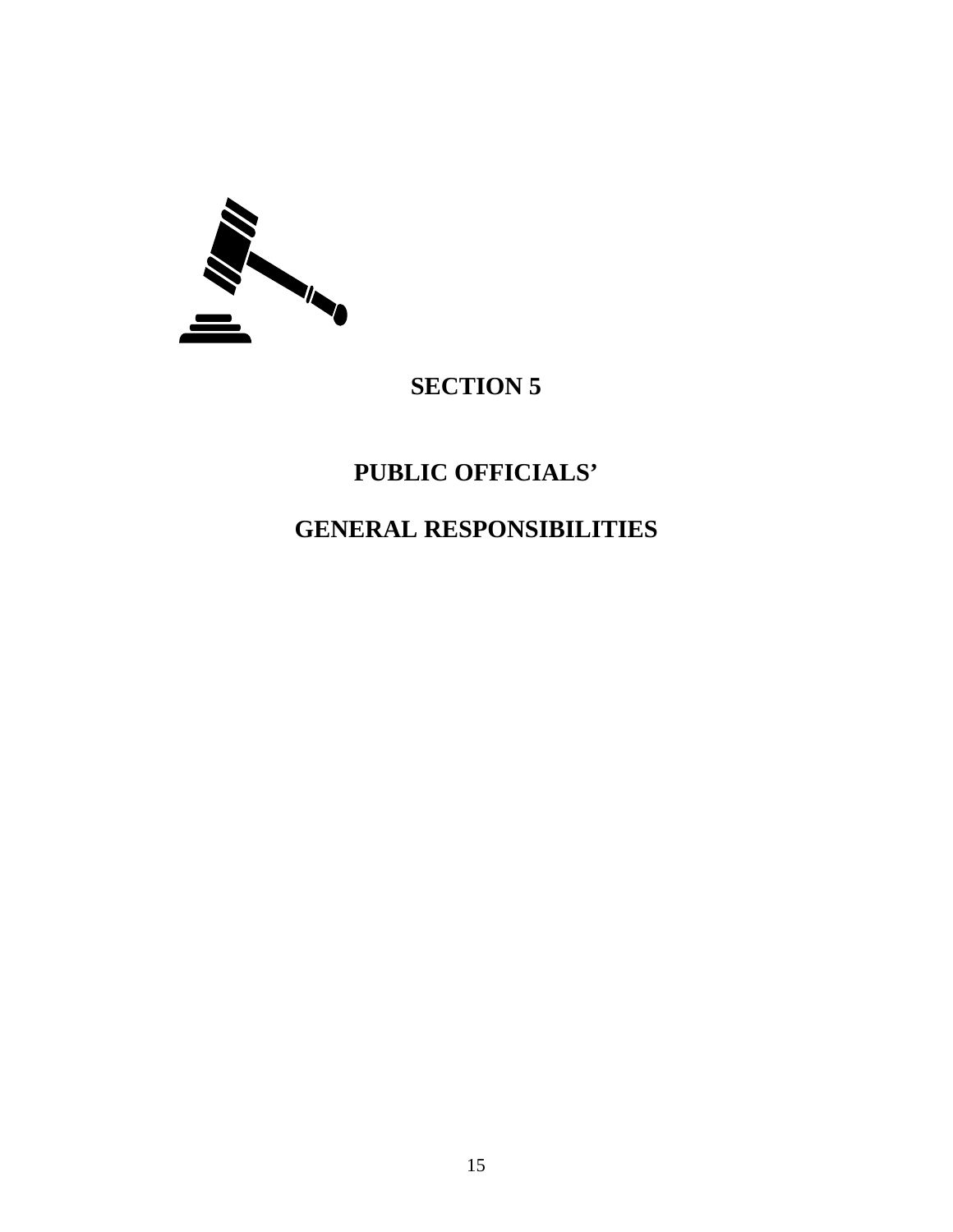#### **BEFORE YOUR FIRST MEETING**

In addition to reviewing material in this handbook, you should obtain copies of the open meeting law and conflict of interest guides and familiarize yourself with the requirements. Additionally, new officials should meet with the Executive Secretary assigned to the advisory body. The Executive Secretary can provide copies of previous meetings' minutes and other material to help you become familiar with the specific duties of your office.

#### **OPEN MEETING LAW**

The "Brown Act" (Government Code Section 54950, et seq.) governs meetings conducted by local legislative bodies, including the City Council and its advisory bodies. Public officials should obtain a copy of the Brown Act from the City Clerk's Office to ensure compliance with State law.

At least 72 hours prior to regular meetings, an agenda is posted both in the City Clerk's Office and the City Hall Rotunda. Special meetings may be held if called and noticed in accordance with the Act, and the notice of the meeting shall be posted at least 24 hours prior to the special meeting. Exceptions to agenda posting requirements are only allowed under very limited emergency situations as defined in the Act.

Agendas must contain a brief general description of each item of business to be transacted or discussed at the meeting. No action or discussion shall be undertaken on any item not appearing on the posted agenda, except that members of a legislative body or its staff may briefly respond to statements made or questions posed by persons exercising their public testimony rights. Additionally, legislative body members may ask a question for clarification, make brief announcements and reports on activities, or request staff to report back or place a matter of business on a future agenda.

#### **MEETING ATTENDANCE BY PUBLIC OFFICIALS**

It is important that all elected and appointed officials attend meetings to ensure that business can be conducted effectively and to ensure fairness to the public and meeting attendees. Additionally, public officials should prepare for meetings by reading reports, obtaining answers to questions, and otherwise familiarizing themselves with issues coming before the legislative body.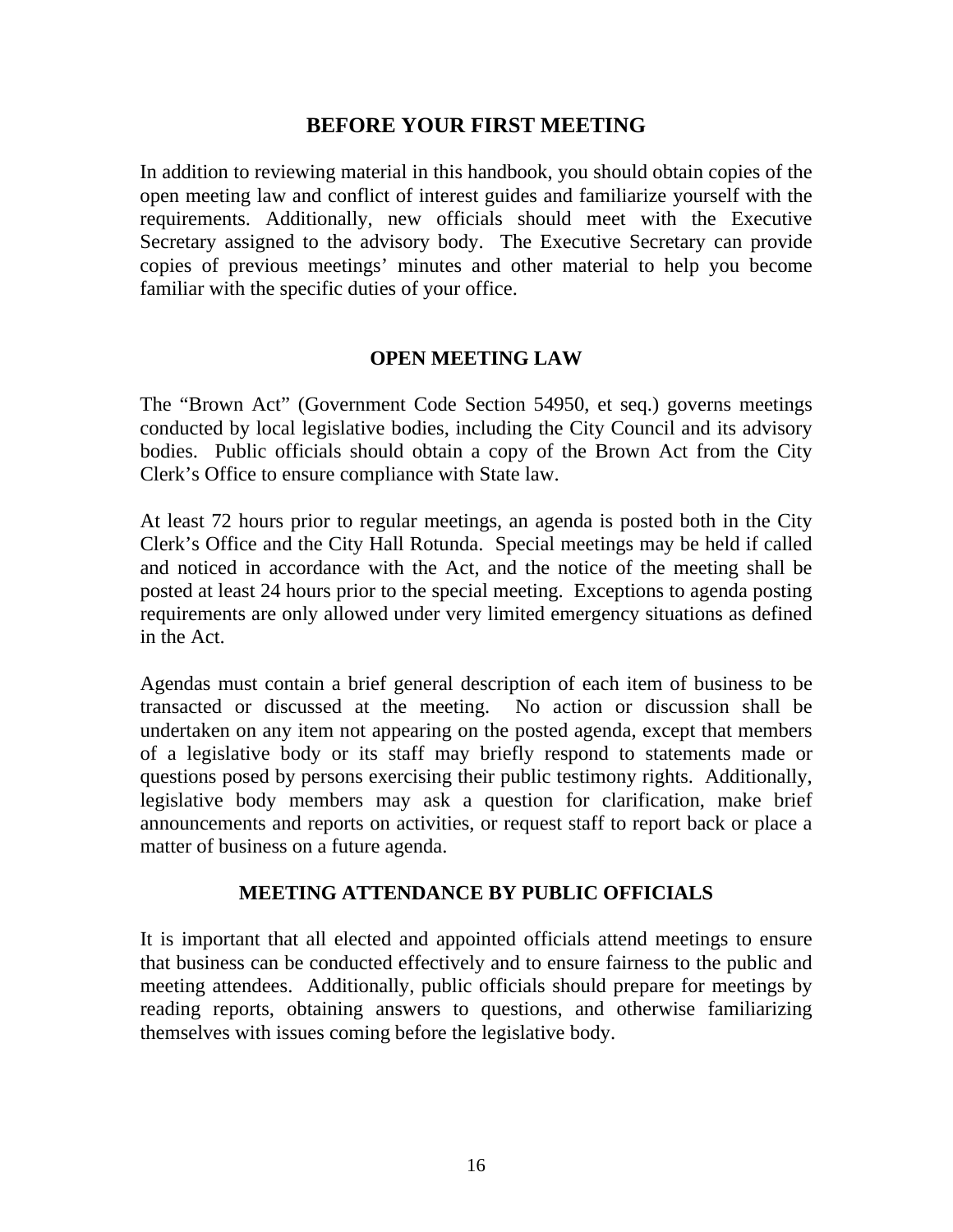The City Charter states that a Councilmember who is absent from three consecutive meetings shall forfeit his seat unless excused by the Council on account of absence from the City or illness.

While advisory body members volunteer their time in the interest of the community, it is necessary that absences be maintained at a minimum. Frequent absences may result in lack of a quorum, cancellation of meetings, and delay in acting on time-sensitive issues. If a member is unable to attend the meeting, they should request to be excused prior to the absence.

While the number of hours preparing for and attending meetings varies, Commissioners spend an average of two to three hours at each meeting and one to four hours preparing for the meeting.

### **CONFLICT OF INTEREST**

Chapter 2A of the City Code designates positions and offices that must file Economic Conflict of Interest Statements disclosing certain assets and income in accordance with the Political Reform Act. Designated officials must file a statement upon assuming or leaving office, and annually. Statements are public records.

The Acts' primary provision prohibits public officials from making, participating in making, or attempting to influence governmental decisions in which they have reason to know they have a financial interest. Specific questions should be referred to the City Attorney's Office.

# **GRATUITOUS PREJUDICIAL STATEMENTS**

Cities are frequently the target of claims for damages and other legal actions. Public Officials should withhold gratuitous statements that may serve to unduly invite or prejudice the City in legal proceedings.

# **COMMUNICATION BETWEEN CITY COUNCIL AND ADVISORY BODIES**

Good communication between advisory bodies and the entire Council is critical to a shared understanding of goals and direction for the City. The City Council periodically meets in joint session with its Commissions, and Commissioners are encouraged to attend neighborhood meetings scheduled by Councilmembers when issues of concern to their advisory body will be discussed. Commissioners may wish to attend meetings of the Council when items they have considered proceed to the Council. However, Commissioners should ensure that any comments they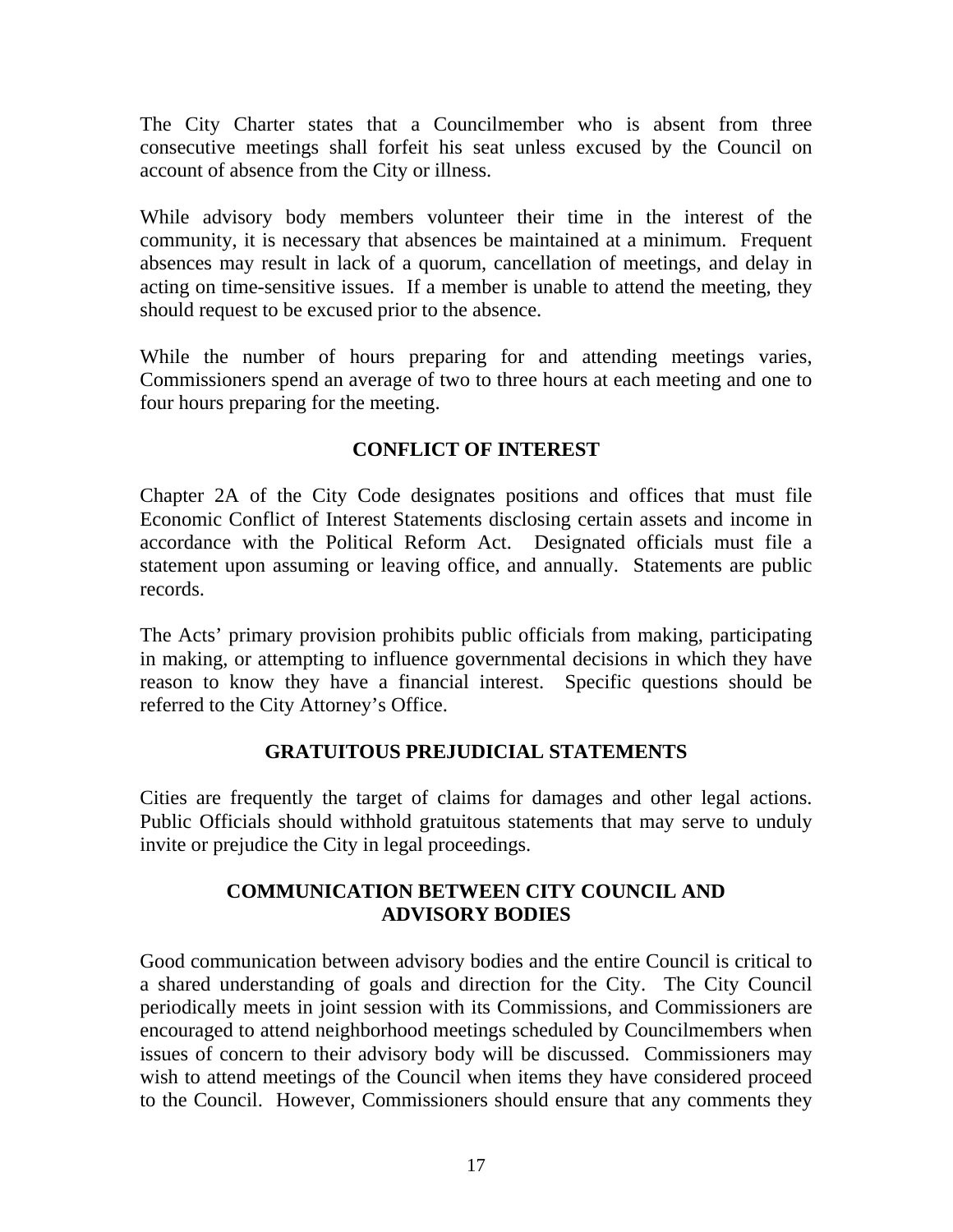make accurately reflect the advisory body's position, or they should identify that they are presenting their personal opinions.

Communication between Councilmembers and their individual appointees is also important in sharing information and concerns. At the same time, advisory bodies must be able to make objective recommendations to the City Council on items coming before them.

The City Council is charged with the final decision making responsibility and is accountable for all actions taken. While the City Council gives great deference to its advisory body's recommendations, there will be times when, after due deliberation, the City Council will not adopt the advisory body's recommendations. Strong communication between the Council and its appointed bodies will foster an understanding of the common goal of promoting the community's best interest.

### **COMMUNICATION BETWEEN LEGISLATIVE BODIES AND CONSTITUENTS**

Individuals have a constitutional right to contact their government representatives regarding issues that concern them. However, the Brown Act expressly prohibits serial meetings that are conducted through direct communications, intermediaries, or technological devices for the purpose of developing a concurrence as to action to be taken. The open meeting law handbook should be referenced for further information regarding serial meetings.

As representatives of the City, public officials are expected to relate to the community with impartiality and courtesy. Public statements should not include promises that may be construed to be binding on the elected or appointed decisionmaking body.

# **RELATIONSHIP WITH STAFF**

The City Manager appoints an executive secretary, usually the department director, who provides support to the Commission. City staff serves as a resource and develops recommendations for the legislative body's consideration. Individual officials shall not direct staff to take action that should be sanctioned by the entire advisory or legislative body.

The relationship between City officials and staff calls for mutual respect and consideration. Staff may make recommendations that are not supported by the decision-making body. However, staff's professional opinions should be treated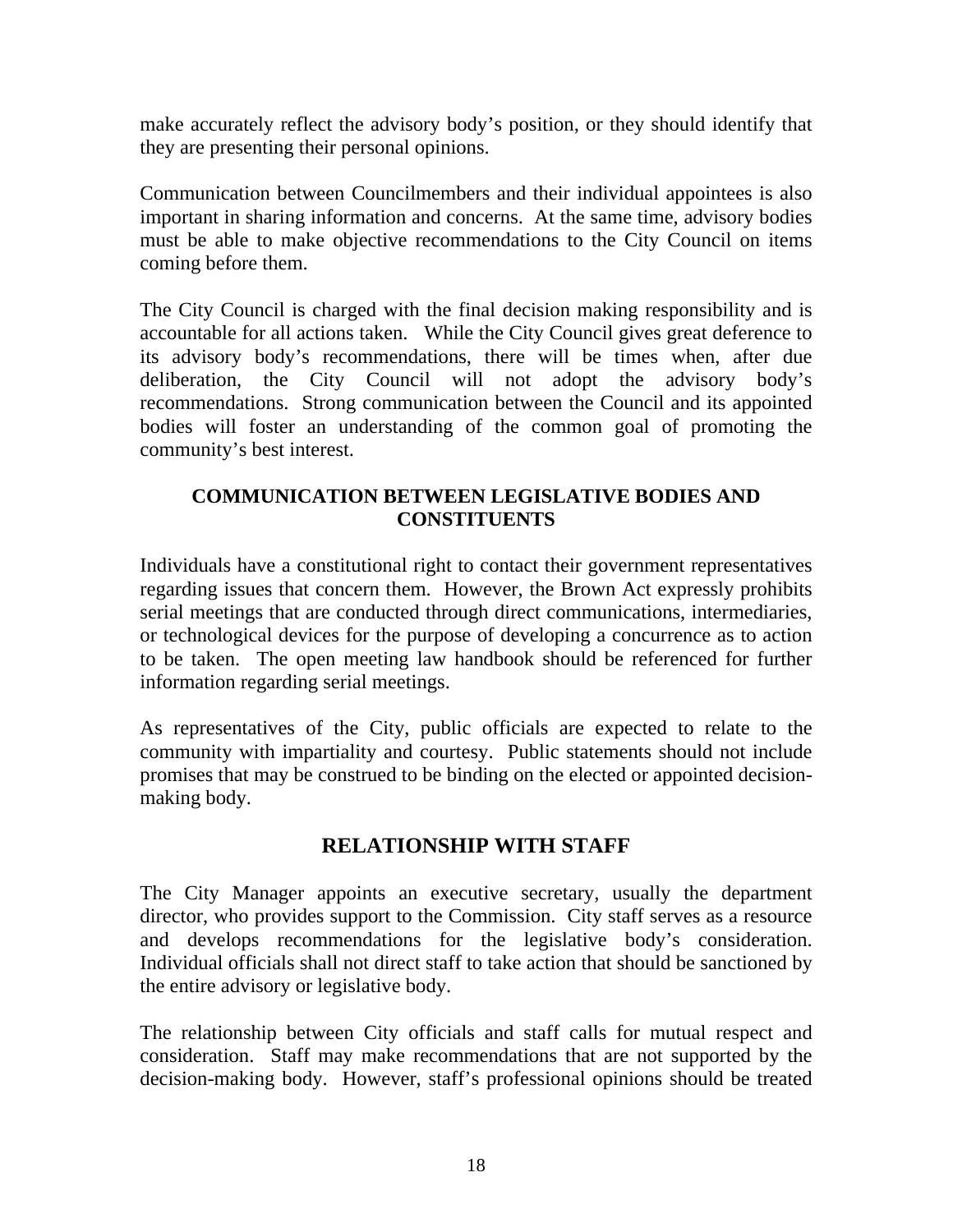with courtesy. Likewise, staff should respect the decision made by the decisionmakers.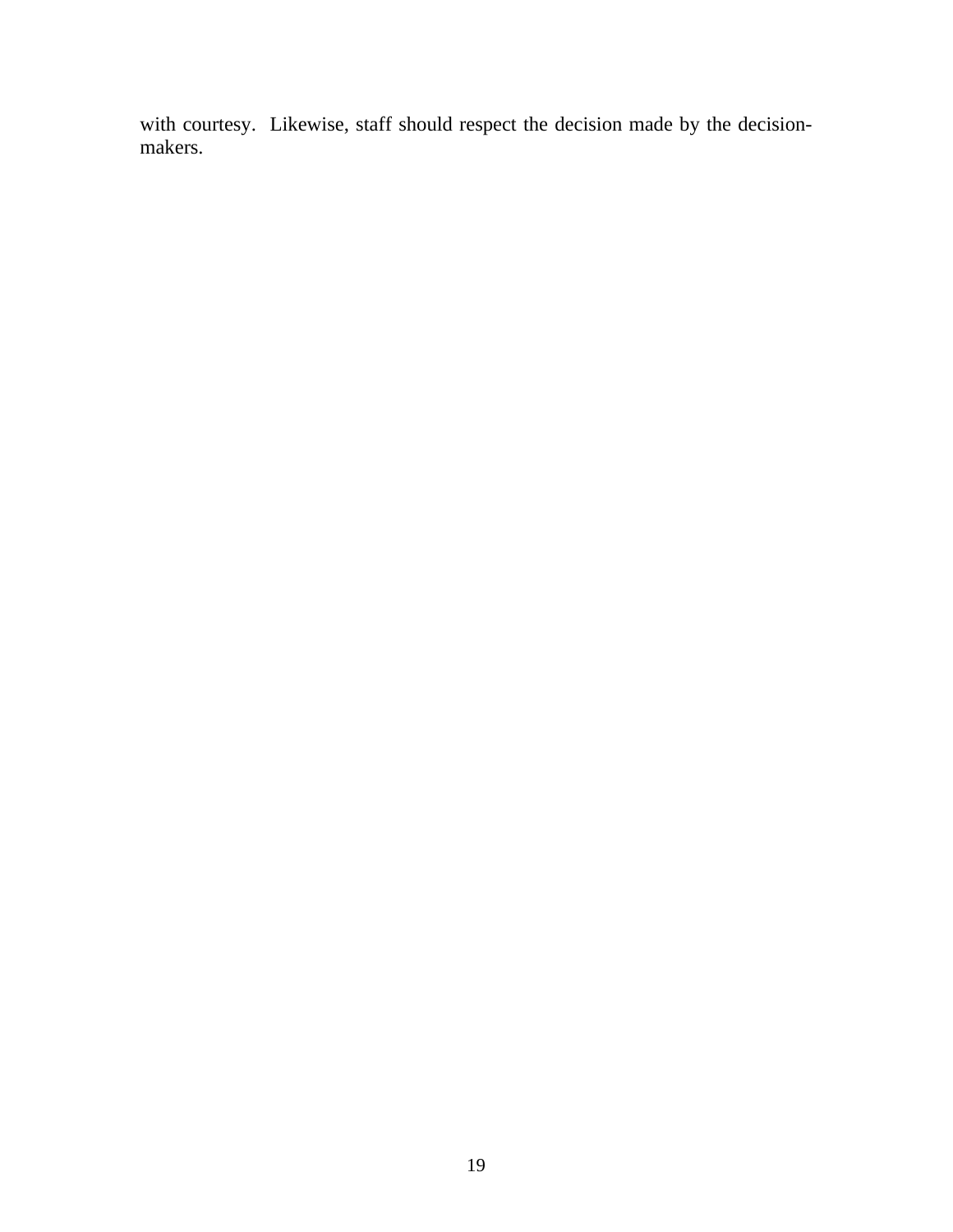# **SECTION 6**

# **CITY ORGANIZATION**



 **Administration City Attorney Community Development Department Economic Development Engineering and Transportation Finance Department Fire Department Library Department Parks and Community Services Police Department**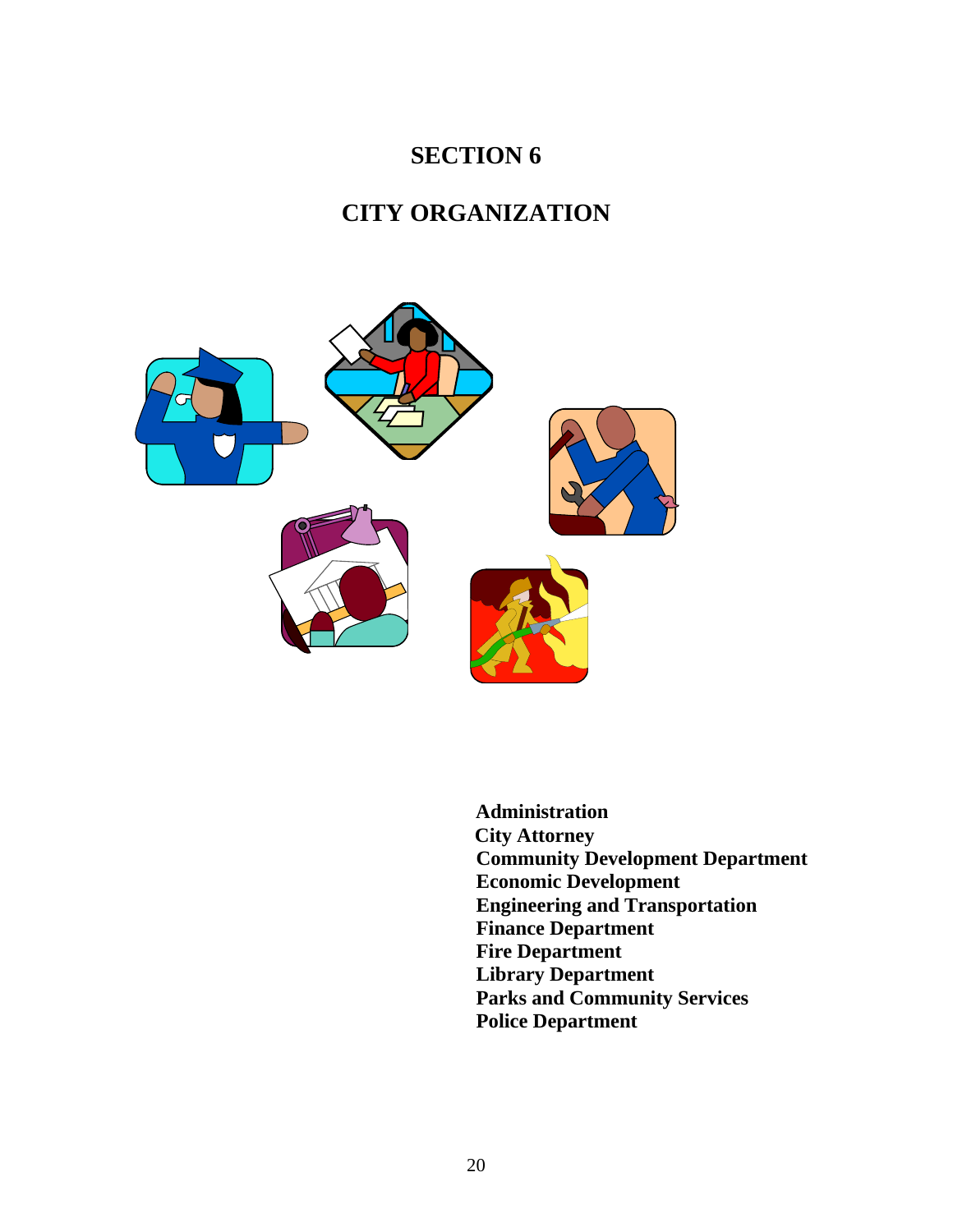# **CITY MANAGER**

Under the Council-Manager form of government, the City Manager is appointed by the City Council to carry out adopted policies and to manage the City's finances and affairs. The City Manager makes policy recommendations and is responsible for oversight of all City departments. The City Manager also serves as the Executive Director of the Redevelopment Agency.

### **CITY ATTORNEY**

The City Attorney is the legal advisor to the City Council, its commissions, boards, and committees, the City Manager, and City departments. This office drafts and reviews legal documents, ordinances, and policies. This office also litigates on behalf of the City, and prosecutes for violations of local ordinances.

# **ADMINISTRATION DEPARTMENT**

Administration includes the following divisions:

- **City Manager's Office** includes support to the City Manager and City Council
- **City Clerk's Office** conducts municipal elections; prepares City Council meeting agendas and minutes; processes legislative actions; maintain legislative records and campaign and economic interest filings; and recruits applicants for City advisory bodies.
- **Human Resources –** recruits and hires employees for City positions; is responsible for labor relations; and administers the Personnel Rules and Regulations. Additionally, the Risk Management Office is responsible for the City's self-insured property, liability, and health, workers ' compensation, and retirement programs.

# **COMMUNITY DEVELOPMENT DEPARTMENT**

- **Planning/Permitting** includes community planning, development review, zoning administration, and environmental analysis.
- **Housing Services/Block Grant Administration** is responsible for administering the City's federally funded neighborhood improvement and housing programs.
- **The Redevelopment Department is responsible for the elimination of** blighted conditions utilizing public and private investment.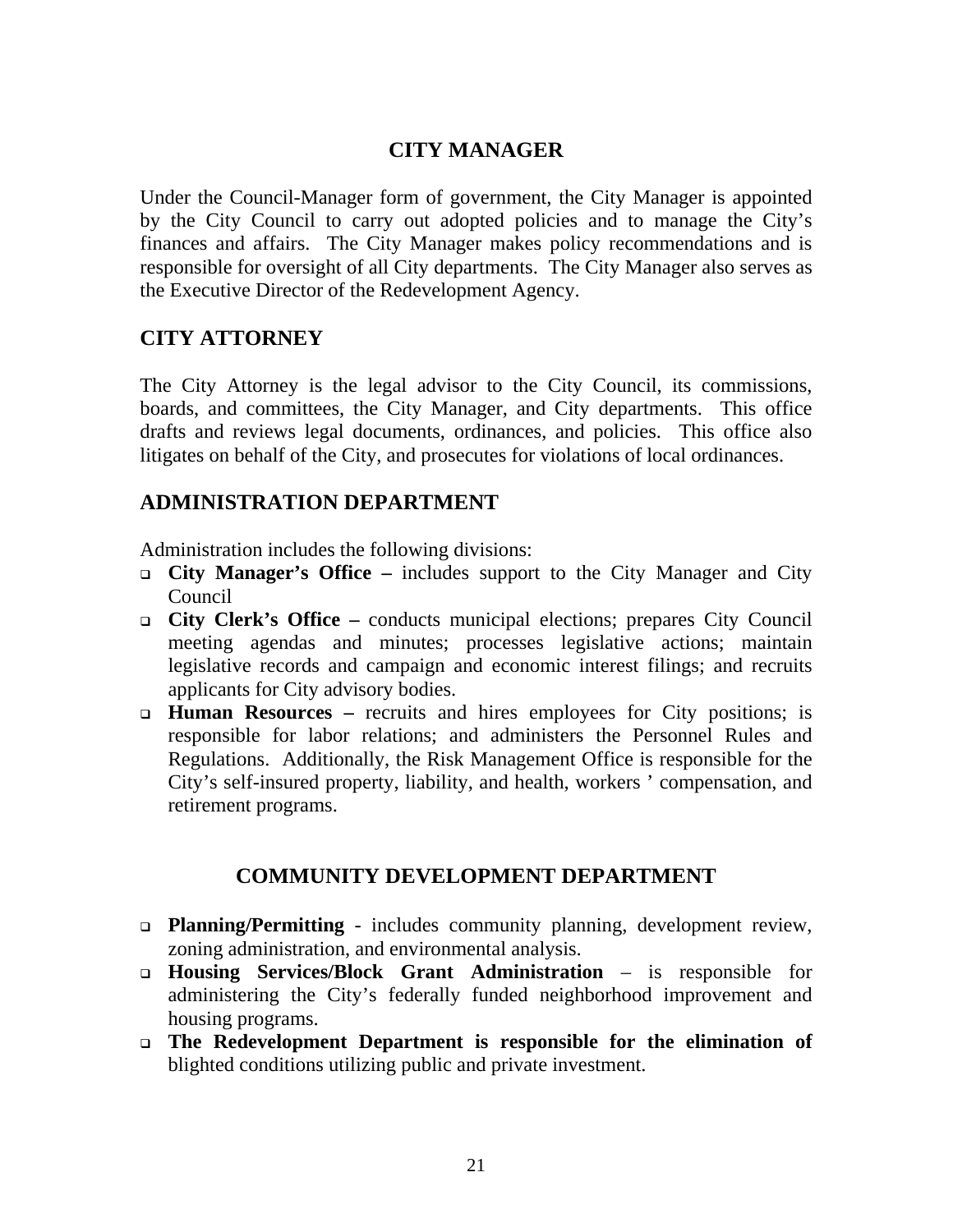- **Central City Project** improve downtown area; administer seismic loan and façade improvement programs.
- **Sunset Avenue Project –** improve East Salinas business area; administer streetscape and façade improvement projects.

# **ECONOMIC DEVELOPMENT DEPARTMENT**

The Department supports increased, high-salaried employment opportunities by assisting local businesses to remain competitive and attracting new, desirable businesses while enhancing revenue streams for the City organization.

# **ENGINEERING AND TRANSPORTATION DEPARTMENT**

- **Airport –** responsible for the operations of the Municipal Airport, including the lease of airport hangars.
- **Engineering** responsible for planning, design, and construction of public facilities, such as streets, sewers, sidewalks, curbs, gutters, storm drains, public parking lots, and public buildings.
- **Traffic Engineering**  provides for the safe and efficient movement of vehicles, bicycles, and pedestrians on the City street system.
- **Property Management**  administers property contracts, acquisitions and dispositions.

# **PARKS AND COMMUNITY SERVICES DEPARTMENT**

Parks and Community Services provides a wide range of programs serving children and youth, families, adults, schools and community service groups while coordinating with multi-governmental jurisdictions and collaborative organizations. Programs include Recreation Centers, playgrounds, after-school and weed and seed grant programs, youth and adult sports, aquatics, and the Community Center/Sherwood Hall/Center. Additionally, the department oversees the following maintenance responsibilities:

- **Parks** maintains over 400 acres of City parks, playgrounds, and public grounds.
- **Trees –** maintain trees on City streets, parks, and public grounds.
- **Public Service Division** maintains streets, storm drains, City owned buildings, and the vehicle fleet. Responsible for industrial waste treatment and disposal.